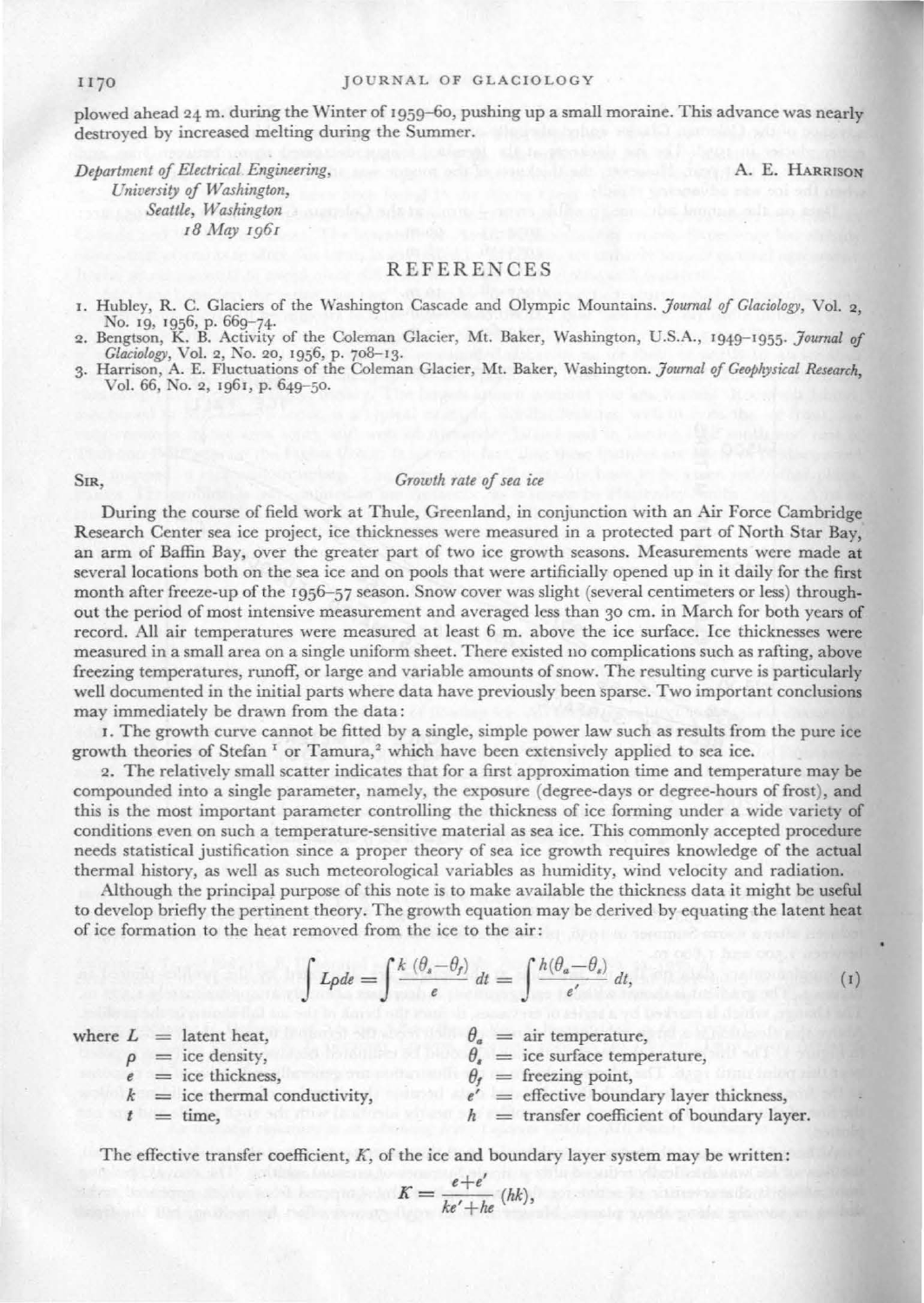leading to the growth equation

$$
\frac{k}{L\rho}\int\limits_{0}^{t}\Theta dt=e\bigg(\frac{e}{2}+\frac{1}{h'}\bigg),
$$

where  $\Theta = \theta_a - \theta_f$ ,  $\int \Theta dt =$  total exposure, and  $h' = \frac{h}{2e'k} =$  contact coefficient,

which is in the form of empirical growth equations of Barnes 3 and Zubov,<sup>4</sup> and is identical to the often overlooked theoretical result of L. V. King.<sup>3</sup>

The contact coefficient, among other things, includes the effect of snow insulation, wind, radiation, humidity and evaporation or, generally, anything that makes the effective surface temperature of the ice different from the ambient air temperature. It is obviously difficult to evaluate theoretically, 3, 5 If the effects of wind, radiation and evaporation are ignored,  $h$  is simply the thermal conductivity of the snow layer and  $e'$  is its thickness. The other constants are easy to evaluate for a pure, homogeneous substance with constant properties and freezing point, such as fresh-water ice.

The continuous phase changes taking place in the interior of sea ice lead to heterogeneity and cause the effective physical properties to be time and temperature dependent. However, since conductivity and effective latent heat are approximately the same function of temperature, it might be expected that the use of average values to retain the simplicity of equation  $(2)$  would not be too dangerous. Any errors due to this approximation will be partially absorbed by the empirically determined contact coefficient.



Fig. 1. Sea ice growth curve; Thule, Greenland

 $(2)$